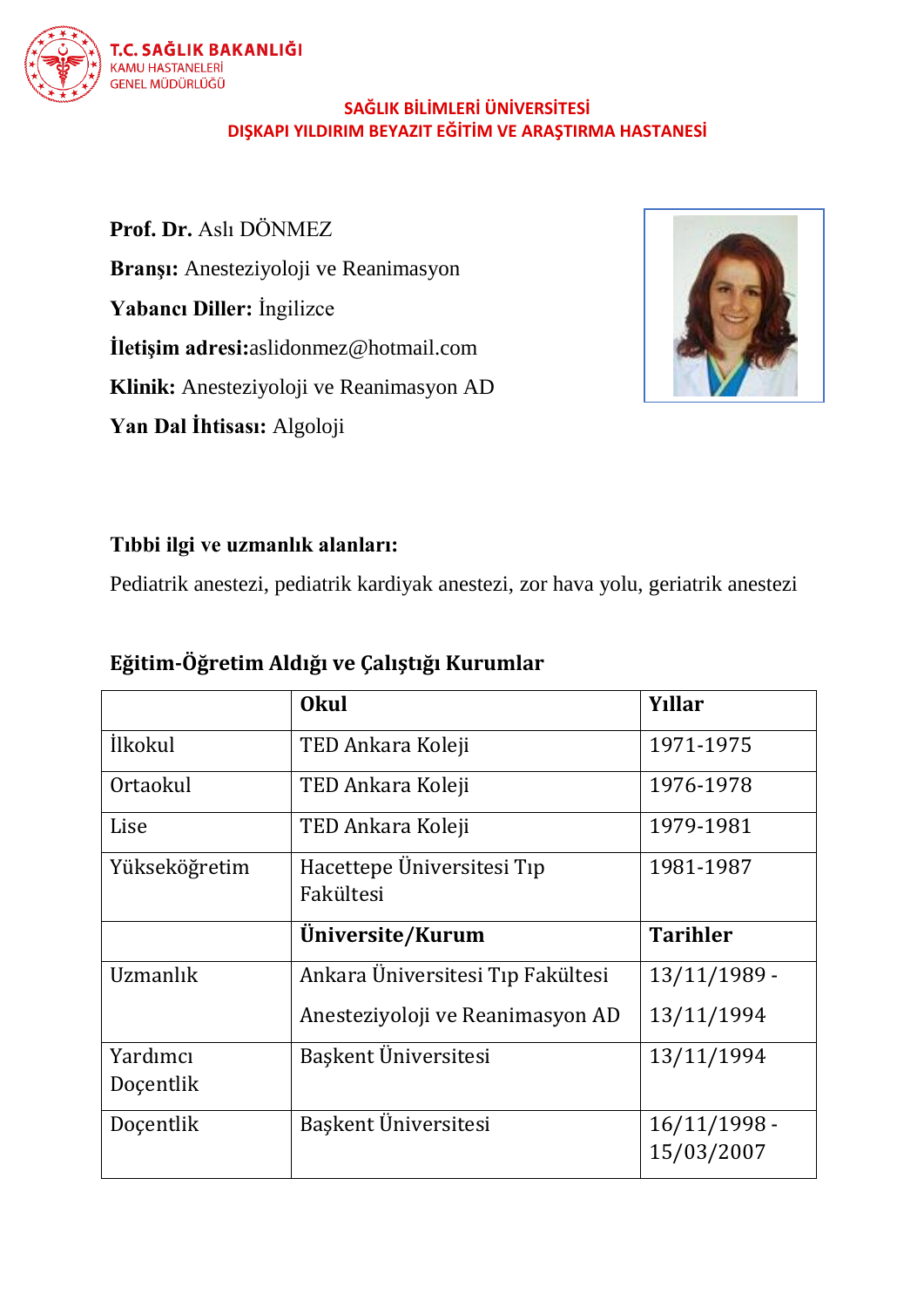

#### **SAĞLIK BİLİMLERİ ÜNİVERSİTESİ DIŞKAPI YILDIRIM BEYAZIT EĞİTİM VE ARAŞTIRMA HASTANESİ**

| Profesörlük      | Başkent Üniversitesi               | $16/03/2007$ -    |  |
|------------------|------------------------------------|-------------------|--|
|                  |                                    | 25/05/2009        |  |
|                  | Türkiye Yüksek İhtisas Hastanesi   | Temmuz 2009 -     |  |
|                  |                                    | Temmuz 2011       |  |
| Profesörlük      | Muğla Üniversitesi                 | Ağustos 2011 -    |  |
|                  |                                    | <b>Mart 2014</b>  |  |
| Profesörlük,     | Dışkapı Yıldırım Beyazıt EAH       | Nisan 2014-       |  |
| Eğitim Görevlisi |                                    | <b>Kasım 2017</b> |  |
| Profesörlük      | SBÜ, Dışkapı Yıldırım Beyazit SUAM | Kasım 2017-       |  |

# **YAYIN LİSTESİ**

### **A- Uluslararası indekslerdeki dergilerde yayımlanmış makaleler**

- 1. Şekerci S, **Dönmez A**, Ateş Y, Ökten F. Oral ketamin premedication in children (placebo controlled double blind study) EJA 13:606-611,1996
- **2. Dönmez A**, Kaya H, Haberal A, Kutsal A, Arslan G. The effect of etomidate induction on plasma cortisol levels in children undergoing cardiac surgery. J Cardiothorac Vasc Anesth 12:182-185,1998
- **3. Dönmez A**, Kayhan Z, Pirat A, Şekerci S. Anesthetic management of coronary artery bypass operation in renal transplant recipients. Trans Proceed 30:790-792,1998
- **4.** Akpek E, **Dönmez A**, Erol E, Şekerci S, Arslan G. Heparin-protamine requirements of chronic renal failure patients. Trans Proceed 30:805-806,1998
- **5. Dönmez A**, Arslan G, Pirat A, Demirhan B. Is pancreatitis a complication of propofol infusion? An experimental study. EJA 16:367-370, 1999
- **6. Dönmez A**, Karaarslan D, Şekerci S, Akpek E, Karakayalı H, Arslan G. The effects of diltiazem and dopamine on early graft function in renal transplant recipients. Trans Proceed 31:3305- 3306, 1999
- 7. **Dönmez A**, Kızılkan A, Berksun H, Varan B, Tokel K. One center's experience with remifentanil infusion for pediatric cardiac catheterization. J Cardiothorac Vasc Anesth 15:736-739, 2001
- 8. Varan B, Tokel K, Mercan Ş, **Dönmez A**, Aşlamacı S. Systemic inflammatory response related to cardiopulmonary bypass and its modification by methyl prednisolone: high dose versus low dose. Ped Cardiol 23:1-5, 2002
- 9. Akpek EA, Kayhan Z, **Dönmez A**, Moray G, Arslan G. Early postoperative renal function following renal transplantation surgery: effect of anesthetic technique. J Anesth 16:114-8; 2002
- 10. Akpek EA, Arslan G, Erkaya Ç, Torgay A, **Dönmez A**, Kayhan Z, Karakayalı H. Anesthetic risks for donors in living-related liver transplantation: analysis of 30 cases. Trans Int 16:486-90; 2003
- 11. **[Dönmez](http://www.ncbi.nlm.nih.gov/entrez/query.fcgi?cmd=Retrieve&db=pubmed&dopt=Abstract&list_uids=15787919) A**, Araz C, Kayhan Z. Syringe pumps take too long to give occlusion alarm. Paediatr Anaesth. 2005 Apr;15(4):293-6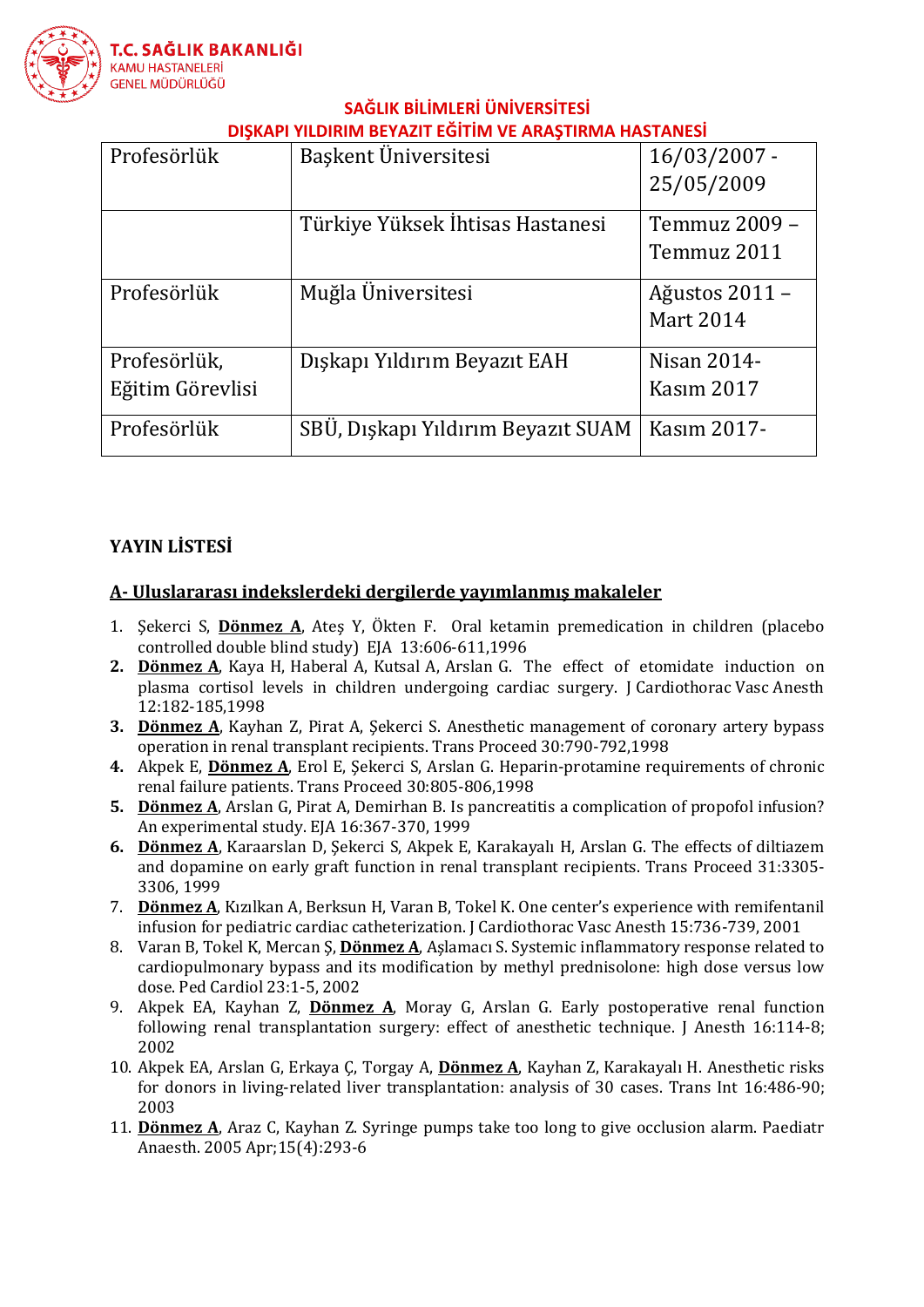

- 12. Akpek EA, Erkaya Ç, **Dönmez A**, Mercan Ş, Esen A, Aşlamacı S, Arslan G. Remifentanil use in children undergoing congenital heart surgery for left-to-right shunt lesions. J Cardiothorac Vasc Anesth. 2005 Feb;19(1):60-6
- **13.** Zeyneloglu P, **Dönmez A**, Bilezikci B, Mercan S. Effects of Ketamine on Serum and Tracheobronchial Aspirate Interleukin-6 Levels in Infants Undergoing Cardiac Surgery. J Cardiothorac Vasc Anesth. 2005 June;19(3):329-33
- **14. [Dönmez](http://www.ncbi.nlm.nih.gov/entrez/query.fcgi?cmd=Retrieve&db=pubmed&dopt=Abstract&list_uids=15787919) A**, Tufan H, Tutar N, Araz C, Sezgin A, Karadeli E, Torgay A. In vivo and in vitro effects of stellate ganglion blockade on radial and internal mammary arteries. J Cardiothorac Vasc Anesth. 2005 December;19(6):729-33
- 15. Torgay A, **Dönmez A**, Varol G, Durmaz L, Arslan G, Haberal M. Intra- and postoperative complications of donor nephrectomies. Transplant Proc. 2005 Sep;37(7):2941-3
- 16. [Sezgin A, Gultekin B, Ozkan S, Akay T, Uguz E, Tokalak I, Akpek E,](http://www.ncbi.nlm.nih.gov/entrez/query.fcgi?cmd=Retrieve&db=pubmed&dopt=Abstract&list_uids=16549193&query_hl=1&itool=pubmed_docsum) **Donmez A**, Muderrisoglu H, [Aslamaci S.](http://www.ncbi.nlm.nih.gov/entrez/query.fcgi?cmd=Retrieve&db=pubmed&dopt=Abstract&list_uids=16549193&query_hl=1&itool=pubmed_docsum) Our experience in cardiac transplantation in baskent university. Transplant Proc. 2006 Mar;38(2):633-5
- 17. Sulemanji DS, **Donmez A**[, Aldemir D, Sezgin A, Turkoglu S.](http://www.ncbi.nlm.nih.gov/sites/entrez?Db=pubmed&Cmd=ShowDetailView&TermToSearch=17697305&ordinalpos=2&itool=EntrezSystem2.PEntrez.Pubmed.Pubmed_ResultsPanel.Pubmed_RVDocSum) Dexmedetomidine during coronary artery bypass grafting surgery: is it neuroprotective? A preliminary study. Acta Anaesthesiol Scand. 2007 Sep;51(8):1093-8.
- 18. Zeyneloglu P, **Donmez A**, Sener M. Sevoflurane induction in cyanotic and acyanotic children with congenital heart disease. Adv Ther. 2008 Jan-Feb;25(1):1-8
- 19. [Sener M, Yilmazer C, Yilmaz I, Caliskan E,](http://www.ncbi.nlm.nih.gov/pubmed/17953792?ordinalpos=5&itool=EntrezSystem2.PEntrez.Pubmed.Pubmed_ResultsPanel.Pubmed_RVDocSum) **Donmez A**, Arslan G. Patient-controlled analgesia with lornoxicam vs. dipyrone for acute postoperative pain relief after septorhinoplasty: a prospective, randomized, double-blind, placebo-controlled study. Eur J Anaesthesiol. 2008 Mar;25(3):177-82.
- 20. [Bozdogan N, Sener M, Bilen A, Turkoz A,](http://www.ncbi.nlm.nih.gov/pubmed/18405410?ordinalpos=2&itool=EntrezSystem2.PEntrez.Pubmed.Pubmed_ResultsPanel.Pubmed_RVDocSum) **Donmez A**, Arslan G. Does left molar approach to laryngoscopy make difficult intubation easier than the conventional midline approach? Eur J Anaesthesiol. 2008 Aug;25(8):681-4.
- 21. [Sener M, Yilmazer C, Yilmaz I, Bozdogan N, Ozer C,](http://www.ncbi.nlm.nih.gov/pubmed/18410864?ordinalpos=1&itool=EntrezSystem2.PEntrez.Pubmed.Pubmed_ResultsPanel.Pubmed_RVDocSum) **Donmez A**, Arslan G. Efficacy of lornoxicam for acute postoperative pain relief after septoplasty: a comparison with diclofenac, ketoprofen, and dipyrone. J Clin Anesth. 2008 Mar;20(2):103-8
- 22. Sulemanji DS, **Donmez A**, Akpek EA, Alic Y[.Vascular catheterization is difficult in infants with](http://www.ncbi.nlm.nih.gov/pubmed/19032563?ordinalpos=1&itool=EntrezSystem2.PEntrez.Pubmed.Pubmed_ResultsPanel.Pubmed_DefaultReportPanel.Pubmed_RVDocSum)  [Down syndrome.](http://www.ncbi.nlm.nih.gov/pubmed/19032563?ordinalpos=1&itool=EntrezSystem2.PEntrez.Pubmed.Pubmed_ResultsPanel.Pubmed_DefaultReportPanel.Pubmed_RVDocSum) Acta Anaesthesiol Scand. 2009 Jan;53(1):98-100.
- 23. **Dönmez A**, Ergün F, Kayhan Z, Taşdelen A, Doğan S. Verapamil and nimodipine do not improve renal function. Acta Anaesthesiologica Italica 1998;49: 173-177
- 24. Türker H, **Dönmez A**, Zeyneloglu P, Sezgin A, Ulucam M. Effects of enalaprilat infusion on hemodynamics and renal function in patients undergoing cardiac surgery. Anadolu Kardiyol Derg. 2004;4(4):296-300
- 25. Sener M, Pektaş ZO, Yilmaz I, Turkoz A, Uckan S, **Donmez A**, Arslan G. Comparison of preemptive analgesic effects of a single dose of nonopioid analgesics for pain management after ambulatory surgery: A prospective, randomized, single-blind study in Turkish patients. Current Therapeutic Research – Clinical and Experimental (ISSN: 0011-393X) 2005;66(6):541-51
- 26. [Yilmazer C, Sener M, Yilmaz I, Erkan AN, Cagici CA,](http://www.ncbi.nlm.nih.gov/sites/entrez?Db=pubmed&Cmd=ShowDetailView&TermToSearch=17337141&ordinalpos=6&itool=EntrezSystem2.PEntrez.Pubmed.Pubmed_ResultsPanel.Pubmed_RVDocSum) **Donmez A**, Arslan G, Ozluoglu LN. Preemptive analgesia for removal of nasal packing: A double-blind placebo controlled study. Auris Nasus Larynx. 2007 Mar 2
- 27. [Pektas ZO, Sener M, Bayram B, Eroglu T, Bozdogan N,](http://www.ncbi.nlm.nih.gov/sites/entrez?Db=pubmed&Cmd=ShowDetailView&TermToSearch=17157478&ordinalpos=9&itool=EntrezSystem2.PEntrez.Pubmed.Pubmed_ResultsPanel.Pubmed_RVDocSum) **Donmez A**, Arslan G, Uckan S. A comparison of pre-emptive analgesic efficacy of diflunisal and lornoxicam for postoperative pain management: a prospective, randomized, single-blind, crossover study. Int J Oral Maxillofac Surg. 2007 Feb;36(2):123-7. Epub 2006 Dec 8.
- 28. Alkış N, **Dönmez A**, Tuncer T, Gülbahçe H. Letter to the editor: A toxic reaction due to high dose lipiodol. American Journal of Roentgenology 166:470,1996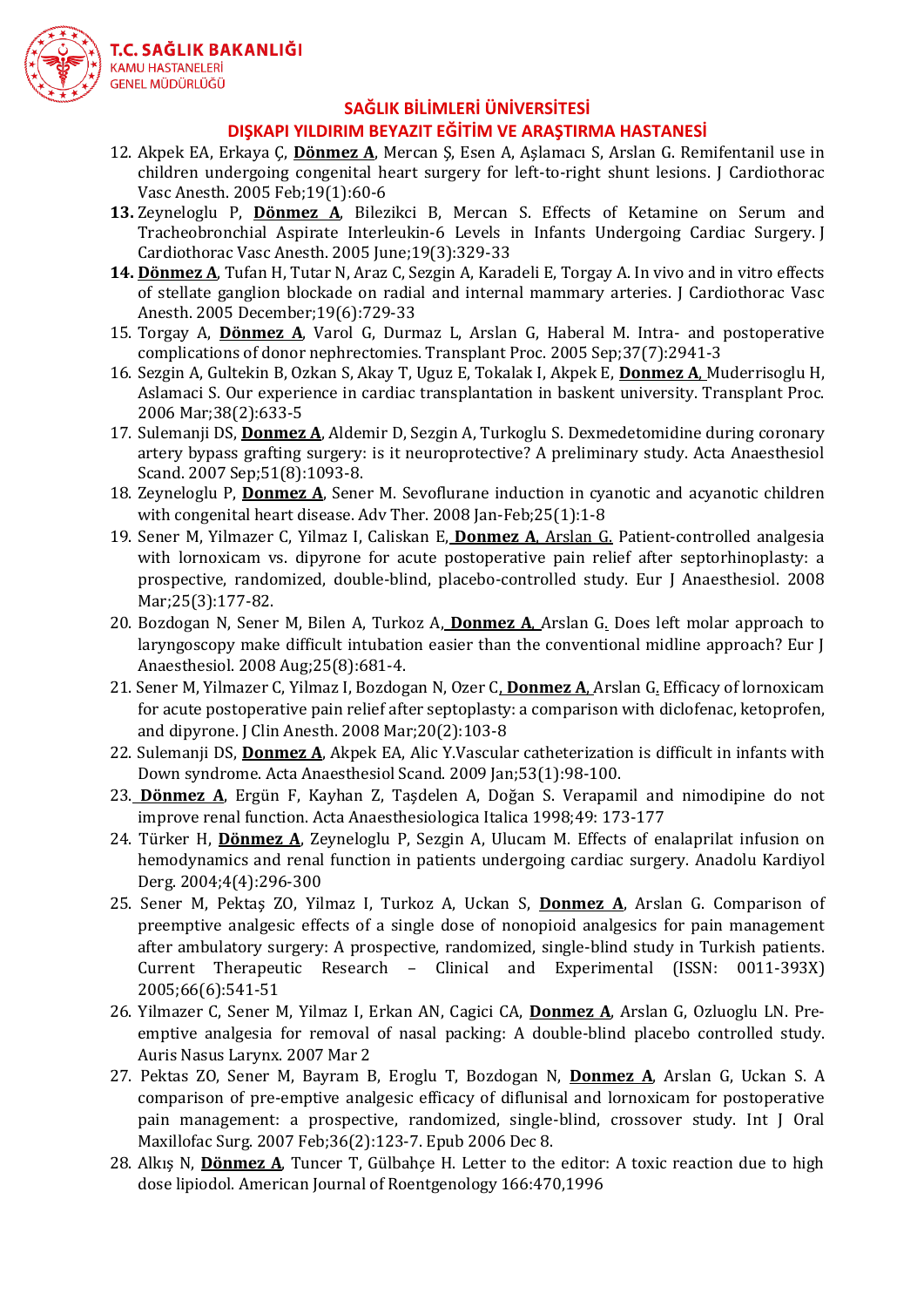

- 29. Tezcan Ç, Ateş Ç, **Dönmez A**, Özatamer O. Letter to the editor: Propofol induction is more effective than ondansetron in prophylaxis of postoperative nause but not vomitting (a randomized double blind cotrolled study). Anesthesia and Analgesia 82:219,1996
- 30. **Dönmez A**, Şekerci S, Arslan G. Correspondence: The effect of aminoacid infusion on body temperature during anesthesia. British Journal of Anaesthesia 78:338-339,1997
- 31. Şekerci S, Mercan Ş, **Dönmez A**, Torgay A, Arslan G. Malpositioning of the central venous cathether necessitating sternotomy (case report). European Journal of Anaesthesiology 16:69- 70, 1999
- 32. **Dönmez A**, Türker H, Şekerci H, Kayhan Z, Özbek N. Dealing with a Hemophilia A patient undergoing aneursym surgery. Journal of Neurosurgical Anesthesiology 11:214-215, 1999
- 33. **Dönmez A**, Şener M, Candan S, Arslan G. Can we blame propofol for pancreatitis? Pharmacotherapy 19:1181-1182, 1999
- 34. **Dönmez A**, Aral E, Arslan G, Tandoğan R, Haberal M. Compartment syndrome: an unusual complication of donor hepatectomy. Transplantation International 15:145-146, 2002
- 35. Zeyneloğlu P, **Dönmez A**. Remifentanil and propofol during ophtalmic block. Anaesthesia and Intensive Care 2003:31;701
- 36. Karaaslan P, **Dönmez A**, Arslan G. Severe hypoxaemia following intravenous nitroglycerine administration in an obese patient: case report. Eur J Anaesthesiol. 2005 Dec;22 :957-8
- 37. Sülemanji DS, Candan S, Torgay A, **Dönmez A**. Horner syndrome following subclavien venous cannulation. Letter to the editor. Anesth Analg 2006 Aug; 103(2):509-10
- 38. Sülemanji DS, **Dönmez A**, Arslan G. Epidural anaesthesia for laparoscopic cholecystectomy in a patient with scleroderma. Br J Anaesth. 2006 Nov;97(5):749.
- 39. Akpek EA, **Dönmez A** [Brachial artery catheterization in congenital heart surgery.](http://apps.isiknowledge.com/full_record.do?product=WOS&search_mode=GeneralSearch&qid=1&SID=Z1eA3EG1@ili4ahkn42&page=1&doc=1) PEDIATRIC ANESTHESIA 2008 Sep; 18**(**9): 896-897
- 40. Aliç Y, Akpek EA, **Dönmez A**[, Ozkan S, Perfusionist GY, Aslamaci S.](http://www.ncbi.nlm.nih.gov/pubmed/18806026?ordinalpos=1&itool=EntrezSystem2.PEntrez.Pubmed.Pubmed_ResultsPanel.Pubmed_DefaultReportPanel.Pubmed_RVDocSum) ABO-incompatible blood transfusion and invasive therapeutic approaches during pediatric cardiopulmonary bypass. Anesth Analg. 2008 Oct;107(4):1185-7.
- 41. CamkıranA, **Donmez A**, [Aldemir D,](http://www.biomedexperts.com/Profile.bme/22558/Derya_Aldemir) Işgüzar A, [Gültekin](http://www.biomedexperts.com/Profile.bme/506432/Bahadir_G%c3%bcltekin) B.Clinical significance of intestinal type fatty acid binding protein in patients undergoing coronary artery bypass surgery. Anadolu kardiyoloji dergisi : AKD = the Anatolian journal of cardiology 2011;11(6):536-41.
- 42. Camkıran A, **Donmez A**, Ercan S, Kayhan Z. Diyabetik hastalarda kalp cerrahisi sırasında normogliseminin sağlanması: Klinik deneyimlerimiz. Maintenance of normoglycemia in diabetic patients during cardiac surgery: our clinical experiences Turkish J Thorac Cardiovasc Surg 2011;19(4):524-528
- 43. **[Dönmez A](https://www.ncbi.nlm.nih.gov/pubmed/?term=D%C3%B6nmez%20A%5BAuthor%5D&cauthor=true&cauthor_uid=24746593)**, [Yurdakök O.](https://www.ncbi.nlm.nih.gov/pubmed/?term=Yurdak%C3%B6k%20O%5BAuthor%5D&cauthor=true&cauthor_uid=24746593) [J Cardiothorac Vasc Anesth.](https://www.ncbi.nlm.nih.gov/pubmed/24746593) Cardiopulmonary bypass in infants. 2014 Jun;28(3):778-88
- 44. Akgün ES, Camkıran A, Oğuz S, **Donmez A**. Gabapentin premedication for postoperative analgesia and emergence agitation after sevoflurane anesthesia in pediatric patients. AĞRI 2013;25(4):163-168
- 45. R. Polat, K. Peker, I. Baran, G. Bumin Aydın, Ç. Topçu Gülöksüz, **A. Dönmez**. Comparison between dexmedetomidine and remifentanil infusion in emergence agitation during recovery after nasal surgery A randomized double-blind trial Anaesthesist 2015; 64:740–746
- 46. Zeliha Aslı Demir, Ümit Karadeniz, **Aslı Dönmez**, Bahar Aydınlı, Ayşenur Paç, Mustafa Paç, Tulga Ulus, Ayşegül Özgök, Özcan Erdemli. [An evaluation of bilateral cerebral oxygen](http://tgkdc.dergisi.org/text.php3?id=2447)  [saturation during cyanotic and non-cyanotic cardiac surgery.](http://tgkdc.dergisi.org/text.php3?id=2447) Turkish Journal of Thoracic and Cardiovascular Surgery 2016;24 (4), 619-626
- 47. CÖ Çaparlar, **A Dönmez**. [Bilimsel Araştırma Nedir, Nasıl Yapılır?](https://scholar.google.com.tr/citations?view_op=view_citation&hl=tr&user=1tXZL_UAAAAJ&cstart=40&citation_for_view=1tXZL_UAAAAJ:P5F9QuxV20EC) Turk J Anaesthesiol Reanim 2016; 44: 212-8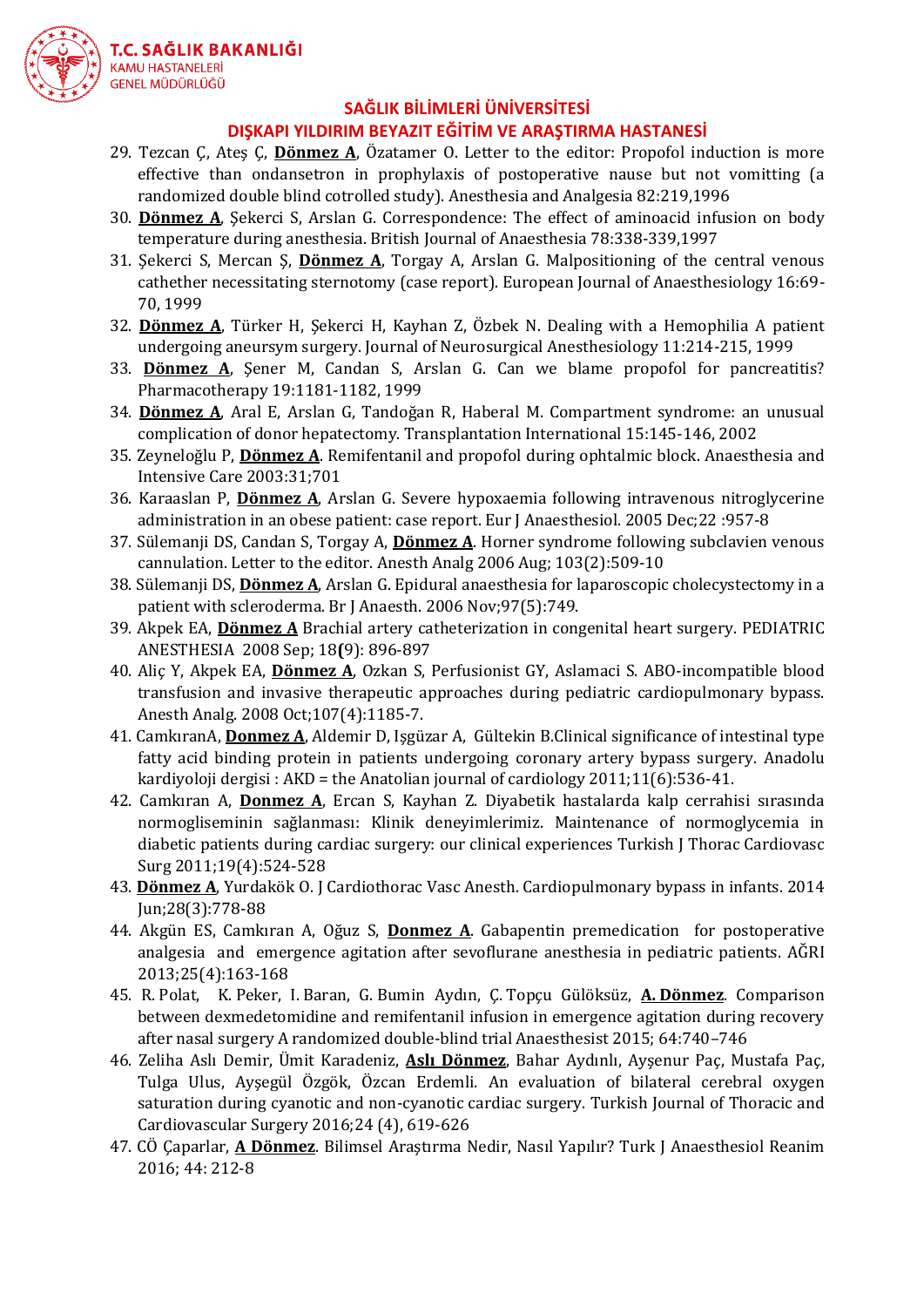

#### **DIŞKAPI YILDIRIM BEYAZIT EĞİTİM VE ARAŞTIRMA HASTANESİ**

- 48. R Polat, M Akın, G Keskin, D Ünal, **A Dönmez**. [Çocuklarda Roküronyum Enjeksiyonuna Bağlı](https://scholar.google.com.tr/citations?view_op=view_citation&hl=tr&user=1tXZL_UAAAAJ&cstart=40&citation_for_view=1tXZL_UAAAAJ:CHSYGLWDkRkC)  [Çekme Hareketinin Önlenmesinde Parasetamol ve Lidokainin Karşılaştırılması](https://scholar.google.com.tr/citations?view_op=view_citation&hl=tr&user=1tXZL_UAAAAJ&cstart=40&citation_for_view=1tXZL_UAAAAJ:CHSYGLWDkRkC). Turk J Anaesth Reanim 2016; 44: 86-90
- 49- D Özkan, S Altınsoy, M Sayın, H Dolgun, J Ergil, **A Dönmez**. [Comparison of cervical spine](javascript:void(0))  [motion during intubation with a C-MAC D-Blade® and an LMA Fastrach®.](javascript:void(0)) Der Anaesthesist 68 (2), 90-96, 2019

#### **B- Ulusal indekslerdeki dergilerde yayımlanmış makaleler**

- 1. Tezcan Ç, **Dönmez A**, Oral M, Yörükoğlu D, Tulunay M. Kardiyak cerrahide antikoagülasyonun izlenmesinde aktive edilmiş pıhtılaşma zamanı (ACT) kontrol değerleri için en uygun dönem. Türk Anesteziyoloji ve Reanimasyon Cemiyeti Mecmuası 21:107-111,1993
- 2. Tezcan Ç, **Dönmez A**, Tulunay M, Aşık İ. Jinekolojik laparoskopi uygulanan hastalarda efedrinin bulantı-kusma üzerine etkisi. Türk Anesteziyoloji ve Reanimasyon Cemiyeti Mecmuası 21:340-344,1993
- 3. Tezcan Ç, Kurt N, Bayar M, **Dönmez A**, Sayın M, Özatamer O. Laparoskopik kolesistektomilerde hemodinamik ve solunumsal değişiklikler. Anestezi Dergisi 4:174- 178,1994
- 4. **Dönmez A**, Leblebici F, Tezcan Ç, Eren N, Tulunay M, Akalın H. Kardiyopulmoner "bypass"ın ısıtma dönemindeki juguler venöz desatürasyonun postoperatif serebral fonksiyonlar üzerine etkisi. Göğüs-Kalp-Damar Anestezi ve Yoğun Bakım Derneği Dergisi 1:24-30,1995
- 5. Tezcan Ç, **Dönmez A**, Özatamer O. Alfentanil ve fentanilin trakeal entübasyona bağlı kan basıncı, kalp hızı ve katekolamin düzey değişikliklerine etkileri. Anestezi Dergisi 3: 18- 22,1995
- 6. Tezcan Ç, Ateş Y, **Dönmez A**, Kırdemir P, Özatamer O. Propofol indüksiyonu ve ondansetronun laparoskopik kolesistektomilerde postoperatif bulantı-kusma insidansına etkileri (çift kör-kontrollü çalışma) Anestezi Dergisi 3:71-73,1995
- 7. Alkış N, Urman D, **Dönmez A**, Leblebici F, Saygın B. Tracheal colonization and sources of pathogens in mechanically ventilated ICU patients. Journal of Ankara Medical School 17:23-30,1995
- 8. Tezcan Ç, Ateş Y, **Dönmez A**, Kırdemir P, Özatamer O. Tek doz propofol indüksiyonu veya devamlı infüzyonunun serum lipid düzeylerine etkisi. Türk Anesteziyoloji ve Reanimasyon Cemiyeti Mecmuası 23:302-305,1995
- 9. **Dönmez A**, Tezcan Ç, Yörükoğlu D, Özatamer O. Fiyatları ne kadar biliyoruz? Türk Anesteziyoloji ve Reanimasyon Cemiyeti Mecmuası 23:352-354,1995
- 10. Yörükoğlu D, **Dönmez A**, Demirel Y, Uysalel A. Kısa pediatrik girişimlerde laringeal maske kullanımı. Anestezi Dergisi 3:215-218,1995
- 11. Şekerci S, **Dönmez A**, Öztepe I, Arslan G. Açık kalp cerrahisi geçiren hastalarda peroperatif farkında olma. Göğüs-Kalp-Damar Anestezi ve Yoğun Bakım Derneği Dergisi 1:74-78,1995
- 12. Yörükoğlu D, **Dönmez A**. Açık kalp cerrahisinde erken ekstübasyon. Göğüs-Kalp-Damar Anestezi ve Yoğun Bakım Derneği Dergisi 1:79-83,1995
- 13. Alkış N, **Dönmez A**, Yörükoğlu D, İnan S, Poçan S, Yüzbaşıoğlu B. Anaphylaxis following oral administration of amoxycilline-clavulanic acid combination. Turkish Journal of Medical Sciences 25:209-210,1995
- 14. Şekerci S, **Dönmez A**, Öztepe I, Arslan G. Düşük akımlı sistemde çok kullanımlı anestezidevrelerinin dezenfeksiyonu takiben ilk ve ikinci kez kullanımının kontaminasyon açısından karşılaştırılması. Türk Anesteziyoloji ve Reanimasyon Cemiyeti Mecmuası 24:81-84,1996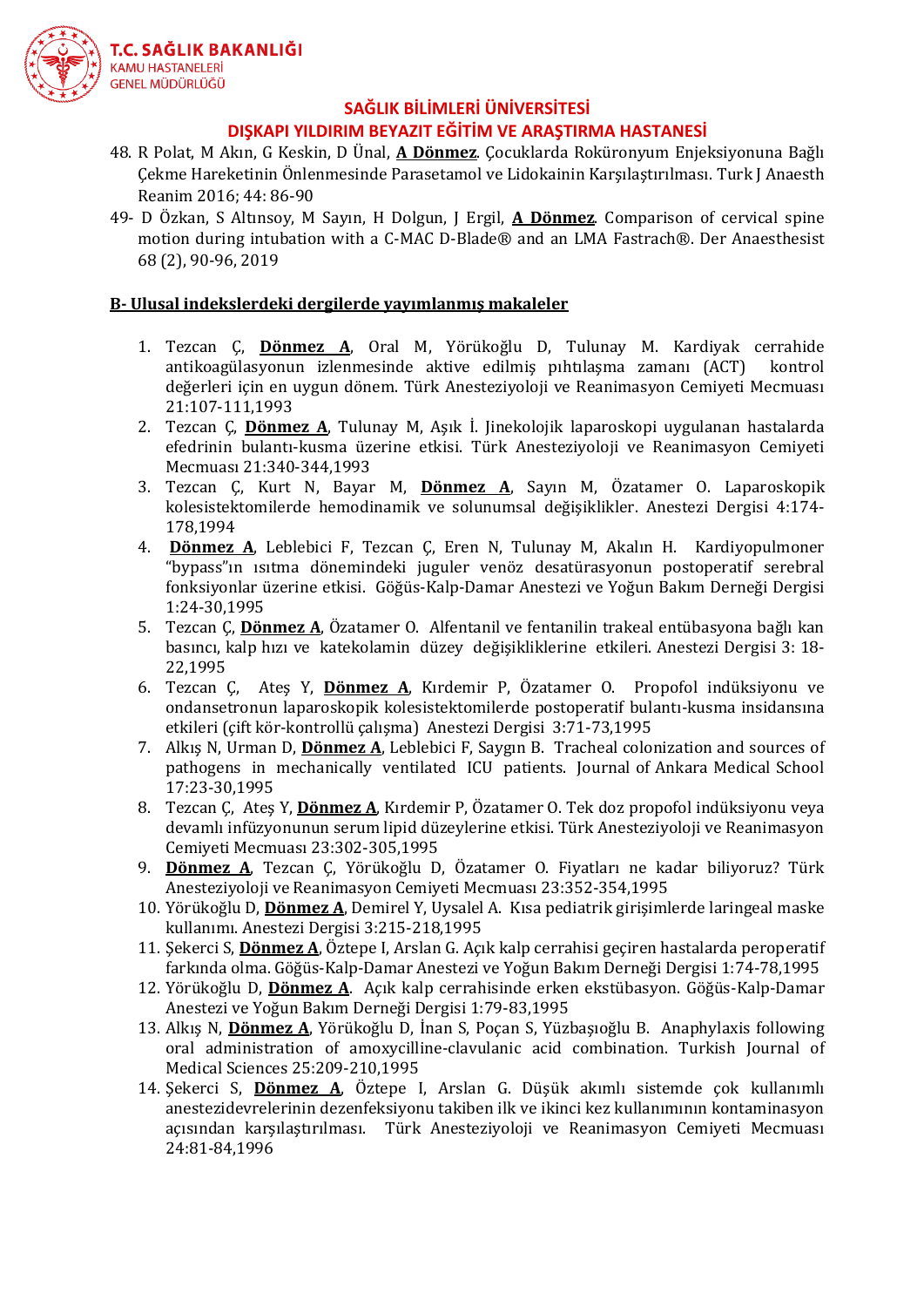

- 15. Şekerci S, Öztepe I, **Dönmez A**, Torgay A, Tek E, Arslan G. Low-flow halotan-nitröz oksit ve izofloran-nitröz oksit anestezisinin high-flow halotan-nitröz oksit anestezisine ekonomik açıdan üstünlüğü. Diyaliz Transplantasyon ve Yanık 8:15-20,1996
- 16. **Dönmez A**, Şekerci S, Ergün F, Türker H, Arslan G. Barbitüratlar Analjezik mi? Anestezi Dergisi 4:69-72,1996
- 17. Şekerci S, **Dönmez A**, Öztepe I, Arslan G. Zor entübasyonu tahminde kullanılan preoperatif testlerin tek başlarına ve birlikte kullanımlarının karşılaştırılması. Türk Anesteziyoloji ve Reanimasyon Cemiyeti Mecmuası 24:263-266,1996
- 18. **Dönmez A**, Şekerci S, Kaya H, Arslan G. Değişik ventilasyon modlarında süperior vena kava ve sağ atrium yoluyla santral venöz basınç monitörizasyonu. Göğüs-Kalp-Damar Anestezi ve Yoğun Bakım Derneği Dergisi 3:20-23,1997
- 19. **Dönmez A**, Özatamer O, Kural A. Otolog kan transfüzyonu ve açık kalp cerrahisi. Göğüs-Kalp-Damar Anestezi ve Yoğun Bakım Derneği Dergisi 3:34-39,1997
- 20. Tezcan Ç, Bayar M, **Dönmez A**, Özatamer O. The effect of hyperthermic perfusion chemotherapy on hemodynamics, blood gases and serum tumor necrosis factor (TNF) levels. Journal of Ankara Medical School 19:17-21,1997
- 21. **Dönmez A**, Şekerci S, Erdoğan D, Arslan G. Peroperatif aminoasit infüzyonunun genç ve yaşlı hastalarda vücut ısı değişikliklerine ve postoperatif titremeye etkisi. Anestezi Dergisi 5:22-27,1997
- 22. **Dönmez A**, Şekerci S, Torgay A, Arslan G. Yaşın hemodinamik parametreler ve noradrenalin düzeylerine etkisi. Anestezi Dergisi 5:152-156,1997
- 23. **Dönmez A**, Akpek E, Kaya H, Sezgin A, Arslan G. Pediatrik kalp cerrahisinde etomidat ve ketaminin kan glukoz ve insülin değerlerine etkisi. Anestezi Dergisi 5:119-122,1997
- 24. Şekerci S, **Dönmez A**, Türker H, Arslan G. Genel anestezi altında supine pozisyondan prone pozisyona geçişte meydana gelen hemodinamik ve plazma noradrenalin değişiklikleri. Anestezi Dergisi 6:21-24,1998
- 25. **Dönmez A**, Şekerci S, Arslan G. Tavşanlarda intratekal propofol kullanımının antinosiseptif etkisi. Türk Anesteziyoloji ve Reanimasyon Cemiyeti Mecmuası 26:174- 176,1998
- 26. Ergün F, Şekerci S, **Dönmez A**, Kart H, Arslan G. Santral venöz kateter kolonizasyonu ve mupirosin. Diyaliz Transplantasyon ve Yanık 10:85-89, 1999
- 27. Duran EH, Kuşçu E, Zeyneloğlu H, **Dönmez A**, Ergeneli M, Batıoğlu S. Epidural pain relief in obstetrics: Başkent University experience. Türkiye Klinikleri Jinekoloji ve Obstetrik Dergisi 9:155-158, 1999
- 28. **Dönmez A**, Gıran E, Şekerci S, Sayın H, Mercan Ş. Açık kalp cerrahisi uygulanan pediatrik hastalarda propofol infüzyonunun lipid peroksidasyonuna etkisi. Anestezi Dergisi 7:207- 210, 1999
- 29. Akçay Ş, Eyüboğlu FÖ, **Dönmez A**, Torgay A. Yoğun bakım ünitesinde gerçekleştirilen bronkoskopiler. Diyaliz Transplantasyon ve Yanık 11:128-133, 2000
- 30. **Dönmez A**, Kayhan Z, Pirat A. Koroner arter cerrahisi uygulanan olgularda torasik epidural ve sistemik morfinin pulmoner fonksiyonlara etkileri. Anestezi Dergisi 9:191- 194, 2001
- 31. Akpek E, Torgay A, **Dönmez A**, Arslan G, Kayhan Z. Bir ailedeki tüm bireylerin katıldığı iki karaciğer transplantasyonu: Olgu sunumu. T Klin J Med Sci 21: 305-6, 2001
- 32. Akpek EA, **Dönmez A**, Kızılkan A, Arslan G. Doğal afet sonrası bölgeye uzak hastanenin rolü: Marmara depreminde anestezist olarak deneyimlerimiz. Türkiye Klinikleri Tıp Bilimleri Dergisi 22: 502-4, 2002
- 33. **Dönmez A**. "Off-pump" koroner arter cerrahisinde anestezik yaklaşım. Anestezi Dergisi 10: 233-9, 2002
- 34. **Dönmez A**, Torgay A. Açık kalp cerrahisinde serebral koruma. Anestezi Dergisi 2005;13:157-64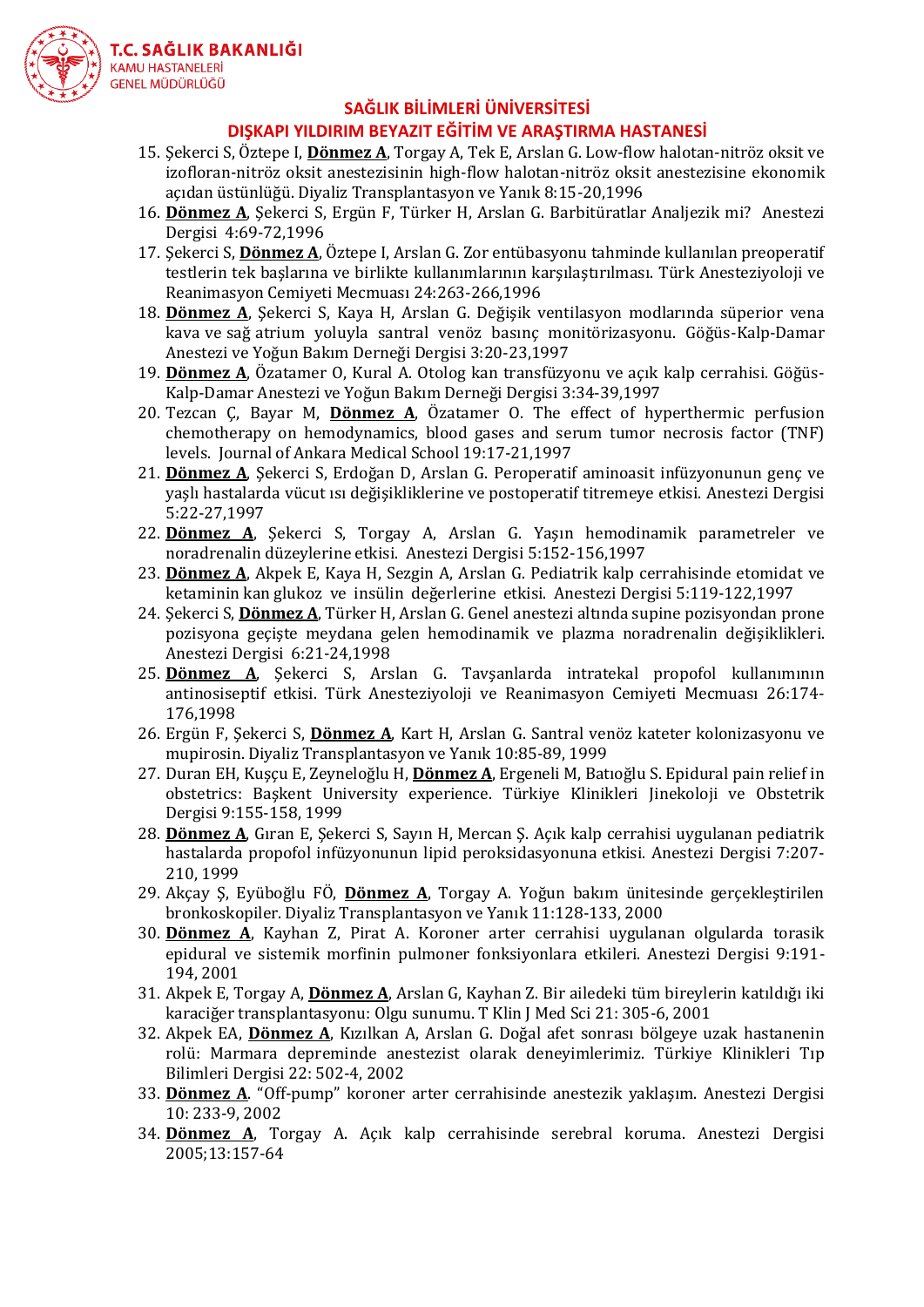

- 35. **Dönmez A**. Açık kalp cerrahisinde heparin-protamin. Göğüs-Kalp-Damar Anestezi ve Yoğun Bakım Derneği Dergisi 2006;12:4-11
- 36. Torgay A, **Dönmez A**, Pirat A, Zeyneloğlu P, Candan S, Arslan G, Haberal M. Karaciğer transplantasyonunda remifentanil ile "Fast-Tract" anestezi deneyimimiz. Diyaliz Transplantasyon ve Yanık 17:84-7, 2006
- 37. Akpek EA, Baltalı S, **Dönmez A**, Mercan Ş. Pediyatrik kalp cerrahisinde kaudal blok uygulaması ile erken ekstübasyon. Anestezi Dergisi 2006;14(1):37-42
- 38. A. Torgay, P. Karaaslan, S. Özkan, **A. Dönmez**. Torakoabdominal aort cerrahisinde spinal kord koruma yöntemlerinin kombinasyonu: olgu sunumu. Göğüs Kalp Damar Anestezi ve Yoğun Bakım Derneği Dergisi 2007;13(1):43-45
- 39. P. Karaaslan, Ş. Canikli, L. Durmaz Titiz, Ö. Başaran, **A. Dönmez**. Yanık hastalarında anestezi deneyimlerimiz. Anestezi Dergisi 2007;15(2):109-112
- 40. Akpek EA, Camkıran A, Oğuz SE, **Dönmez A**, Özkan S, Varan B, Tokel K. Pediyatrik kalp cerrahisinde infeksiyon için pozitif olan preoperatif klinik seyir üzerine etkisi var mı? Göğüs-Kalp-Damar Anestezi ve Yoğun Bakım Derneği Dergisi 2007;13(4):151-6
- 41. Akpek EA, **Dönmez A**, Arslan G. Yayın üretilmesindeki güçlükler. Anestezi Dergisi 2008;16(1):50-51
- 42. Akpek EA, Sulemanji D, **Dönmez A**, Ozkan S, Aslamaci S. Çocuklarda büyük arter transpozisyonu ameliyatlarında antifibrinolitik ajan kullanımı. Göğüs-Kalp-Damar Anestezi ve Yoğun Bakım Derneği Dergisi 2008;14(1):18-22
- 43. Aydin E, Akkuzu G, Akkuzu B, **Dönmez A**, Mercan S, Ogus E. Effect of hypothermia on distortion product otoacoustic emission findings in children undergoing congenital open heart surgery. The Journal of International Advanced Otology. 2009;5(1),11-7.
- 44. Camkıran A, **Dönmez A.** Koroner arter bypass greftleme cerrahisi geçiren hastalarda görülen gastrointestinal sistem değişiklikleri. Anestezi Dergisi 2009;17:1-9
- 45. Yağar S, **Dönmez A**. Kalp Kapak Hastalıkları ve Anestezi Turkiye Klinikleri J Anest Reanim-Special Topics 2010;3(1):54-64
- 46. Demir A, **Dönmez A,** Erdemli Ö. Stellate ganglion blockade in coronary surgery. Anestezi dergisi, 2011, 19(4):201-7
- 47. **Dönmez A**, Salman E, Sülemanji D, Alıç Y, Ötkün İ. Gabapentin Premedikasyonunun Sevofluran Anestezisi Altında Sünnet Yapılan Pediyatrik Hastalarda Postoperatif Ajitasyon Üzerine Etkisi. TARDD. 40: 64-70, 2012
- 48. Demir A, Güçlü Ç, Aydınlı B, Tezcan B, Saraç A, **Dönmez A**, Erdemli. Ö. Morbid obesity in cardiac anesthesia:retrospective evaluation of thirty morbid obese patients. Anestezi dergisi, 2012;20(1):34-39
- 49. Aydınlı B, Demir A, Karadeniz Ü, **Dönmez A**, Paç A, Ünal U, Özgök A. Pediyatrik Kalp Kateterizasyonunda Perkütan ASD, VSD ve PDA Kapatma Yapılan Olgularda NIRS Monitörizasyonu. GKDA Derg 2013;19(3):123-126
- 50. Aslı Demir, Bahar Aydınlı, Büşra Tezcan, Perihan Uçar, Eslem İnce, Derya Öztuna, **Aslı Dönmez**, Özcan Erdemli. Propofol'ün Sıcaklık ve pH Değişiminin Enjeksiyon Ağrısı Üzerine Etkisi. [Turk J](http://www.jtaics.org/jvi.aspx?pdir=tard&plng=eng&volume=41&issue=2)  [Anaesth Reanim. 2013; 41\(2\):](http://www.jtaics.org/jvi.aspx?pdir=tard&plng=eng&volume=41&issue=2) 34-37
- 51. Jülide ERGİL, M. Murat SAYIN, Yasin YARSAN, **Aslı DÖNMEZ**. Ülkemizde Kullanılan Damla Ayar Setlerini Kullanmak Güvenli midir? Turkiye Klinikleri J Anest Reanim 2014;12(1):1-4
- 52. Yazıcıoğlu D, Bayır Ö, Çataroğlu C, Gezer A, **Dönmez A**. Tiroidektomi sonrası vokal kord hareketlerinin değerlendirilmesinde direkt laringoskopi, fiberoptik laringoskopi ve USG yöntemlerinin karşılaştırılması. Anestezi Dergisi 2015, 23(4):206-212
- 53. Seyhan Yağar, Mine Altınkaya Çavuş, **Aslı Dönmez**, Ümit Karadeniz, Gökçe Açık, Gül Sevim Saydam, Ayşegül Özgök. Açık Kalp Cerrahisi Geçiren Hastalarda Anestezi Zamanının Plazma Kortizol ve Melatonin Düzeylerine Etkisi Var mı? GKDA Derg 21(2):77-81, 2015
- 54. Elif A. AKPEK, **Aslı DÖNMEZ**, Aynur CAMKIRAN, Bülent SARITAŞ, Atilla SEZG‹N. KALP TRANSPLANTASYONU UYGULANAN HASTALARIN ANESTEZİ YÖNETİMİNDE ERKEN DENEYİMLERİMİZ. Anestezi Dergisi 2009; 17 (3): 154 – 158